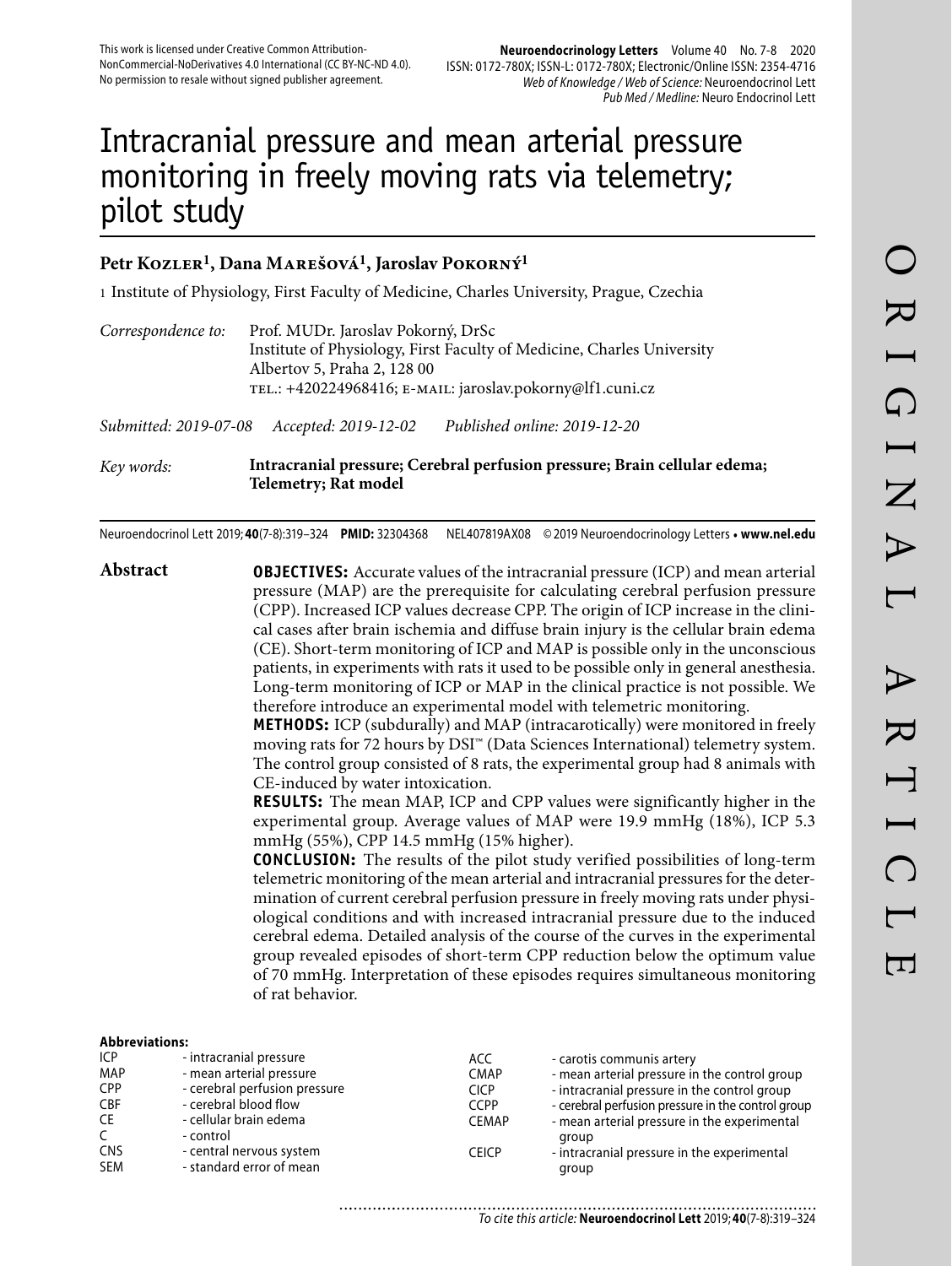| <b>CECPP</b> | - cerebral perfusion pressure in the experimental<br>group |
|--------------|------------------------------------------------------------|
| i.e.         | - id est/that is                                           |
| g            | - gram                                                     |
| ml           | - millilitre                                               |
| mm           | - millimetre                                               |
| Fig.         | - figure                                                   |
| mmHq         | - millimetre of Mercury                                    |
|              |                                                            |

# **INTRODUCTION**

Accurate values of the intracranial pressure (ICP) and of the mean arterial pressure (MAP) are needed to calculate actual brain perfusion pressure (CPP). In pathological conditions that bring increase of ICP but do not result in intracranial hypertension, long-term monitoring is useful for understanding the relationship between MAP and ICP. In clinical settings, both pressures can be monitored for a short time only in unconscious patients, long-term monitoring is not possible. In experimental conditions, using cable-based systems, short-term monitoring is possible during the general anesthesia (Crutchfield *et al.* 1990; Zwienenberg *et al.* 1999; Kozler *et al.* 2017a).

For long-term monitoring of both pressures, the principle of telemetry, which has only recently been introduced in the freely moving laboratory animals, can be used (Hiploylee and Colbourne 2014; Guild *et al.* 2015).

In this pilot study, MAP and ICP were telemetrically monitored in freely moving intact animals and in rats with induced cellular edema (CE) by water intoxication for 72 hours. Our previous work showed that the experimental model of cerebral edema brought about an increase in ICP to 10-14 mmHg while 0-10 mmHg range represents normal ICP level (Kozler *et al.* 2017a). The aim of the present study was to verify the possibility of long-term telemetric CPP monitoring in the same experimental model.

# **MATERIAL AND METHODS**

All experiments were approved by the Ethical Committee of the First Faculty of Medicine (Charles University in Prague) and were in agreement with the Guidelines of the Animal Protection Law of the Czech Republic and Guidelines for the treatment of laboratory animals EU Guidelines 86/609 / EEC. For experiments, male rats of the Wistar strain weighing 400-410 g of our own breed were used

A total of 16 experimental animals was divided into two groups of 8 animals. Control intact animals formed group C. Animals with cellular brain edema induced by water intoxication were in the group CE.

Water intoxication was achieved by fractionized hyperhydration combined with administration of an antidiuretic drug desmopressin. This method is routinely used to induce experimental cellular brain edema and is described in details elsewhere (Silver *et al.* 1999; Vajda *et al.* 2000; Manley *et al.* 2000; Kozler & Pokorny 2003; Kozler *et al.* 2017a; Kozler *et al.* 2017b; Kozler *et al.* 2017c; Kozler *et al.* 2018; Maresova *et al.* 2018).

The DSI™ telemetry system (Data Sciences International) was used to monitor ICP and MAP. Its implantable components were the transducer and two pressure sensors. The components were implanted in spontaneously breathing rats under inhalation anaesthesia by isoflurane (Florante ®, AbbVie Ltd.).

At first, the surgery necessary for the implantation of the intracranial sensor together with a pocket for transducer were prepared. In the prone position, a midline skin incision was done extending rostrally to the frontal bone and caudal to the cervicothoracic transition. Trasducer was placed in a subcutaneous pocket formed on the back at the level of thoracic spine. The ICP pressure sensor was placed subdurally from the trephine located in the right frontal bone 2 mm in front of bregma; access to the intracranial space, adjustment of the sensor and its fixation are described elsewhere (Kozler *et al.* 2017a). The incisura was closed with a continuous suture. The animal was then turned to the supine position. The microsurgical approach exposed the carotis communis artery (ACC) on the right. From the arteriotomy a pressure sensor for MAP monitoration was introduced into the ACC lumen with the sensor tip located as close as possible to the cranial base (ACC exploration, sensor insertion and fixation are described in detailes in: Kozler and Pokorny 2003, Kozler *et al.* 2015). The wound was closed by continuous suture and inhalation anesthesia was terminated.

ACC was chosen to accommodate the MAP sensor in accordance with the original CPP definition based on MAP measurement at the level of the head (Lassen 1959). In clinical practice, MAP is usually measured from the level of right atrium where the pressure sensor is implanted via the venous pathway (v. subclavia, v. jugularis). With a standard head elevation of 30 degrees in patients with brain edema, due to the height difference between the location of the ICP sensor and the MAP sensor, the CPP value is up to 11 mmHg higher than that with the MAP sensor at the cranial base level (McCann *et al.* 2001; Rosner and Coley 1986). In the existing experimental models of telemetric monitoring of both pressures, abdominal aorta (Guild *et al.* 2015) or femoral artery (Hiploylee & Colbourne 2014) were used to store the pressure MAP sensor.

During the vertical motor activities (rearing, grooming), some discrepancy during the telemetry measurement of the monitored pressures due to the height difference of the sensors is possible. We did not expect that such MAP sensor location could bring significant measurement error in our experimental models. During the rearing, the height difference between the brain and the abdominal aortic area in a rat with an average weight of 400g is about 4 cm. Nevertheless, to minimize possible errors, we chose ACC to accommodate the MAP pressure sensor as the closest arterial region relative to the ICP sensor location.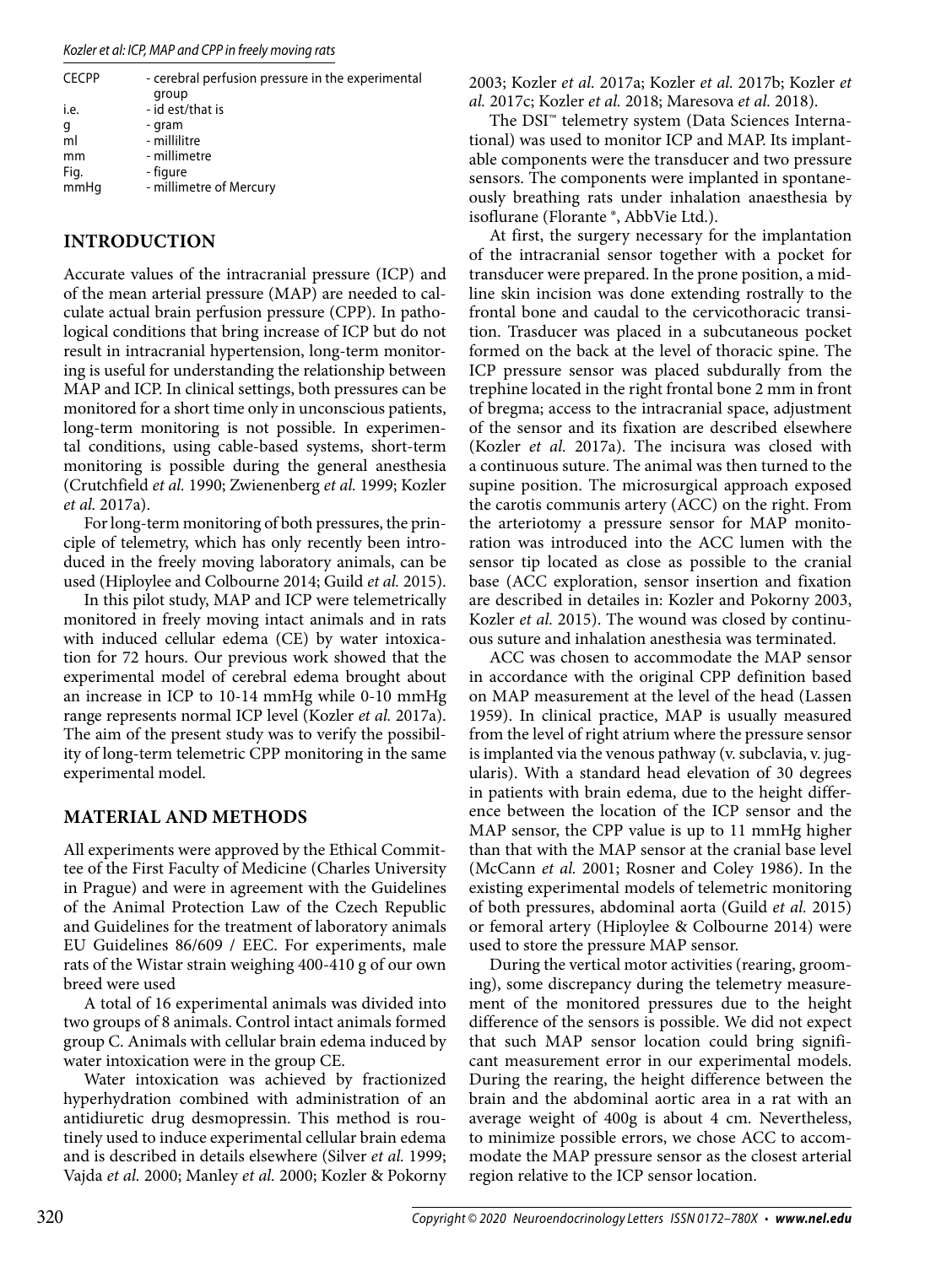

**Fig. 1. Values of MAP, ICP and CCP**

Legend: CMAP= mean arterial pressure in the control group; CEMAP= mean arterial pressure in the experimental group; CICP= intracranial pressure in the control group; CEICP= intracranial pressure in the experimental group; CCPP= cerebral perfusion pressure in the control group; CECPP= cerebral perfusion pressure in the experimental group. Columns represent average values of pressures from 8 animals in each group

during 72 hours, mean  $\pm$  SEM, significant differences are given,  $* p < 0.5$ .

The awakened and freely moving animal was placed in a cage on a receiver that transmitted signals from the transducer to the PC hardware. The recorded and stored data were evaluated by software as the values of the pressure, and in the form of a pressure curve over the entire reference period, i.e. in 72 hours. Detailed information on pressure sensor design, transducer, transmission, registration and data analysis can be obtained at: www.datasci.com/solutions/neuroscience.

### **RESULTS**

The results of pilot study are presented in Fig.1-4

Presented results have shown differences between values of all three monitored pressures. MAP, ICP and CPP were always significantly higher in the experimental group. ICP was elevated due to increased brain volume caused by the induced edema, as it was observed in our previous ICP monitoring study with a fixed, cable system (Kozler at el. 2017a). Along with the increased ICP, also MAP and CPP values were significantly higher.

Fig. 1 brings results of the real increase in the monitored pressures in the experimental group compared to the control group. MAP was higher in the experimental group on average by 19.9 mmHg (18%) while ICP was higher on average by 5.3 mmHg (55%). The calculated CPP was higher in the experimental group by an average of 14.5 mmHg (15%).

Fig. 2 shows a control group (full lines) of physiological cerebral autoregulation with intact intracranial homeostasis. All three curves are linear and parallel. Fig. 2 illustrates in the experimental group (broken lines) the homeostatic effect of cerebral autoregulation during impaired intracranial volume homeostasis

caused by cerebral edema induced by increased brain volume (Lassen 1959, Armstead 2016, Smith 2015). Unlike the control group, in the experimental group the curves were neither linear nor parallel; however, the CECPP curve was constantly above the 70mmHg value.

### **DISCUSSION**

Cerebral autoregulation is a homeostatic process granting constant cerebral blood flow (CBF) necessary for the normal brain function. Self-regulation works when the cerebral perfusion pressure (CPP) is kept within the range of 50 to 150mmHg or the mean arterial pressure (MAP) is maintained between 60 and 160mmHg. In the latter case, intracranial pressure (ICP) is calculated with  $CPP = MAP$ -ICP. The optimal CBF is supported either by vasoconstriction of small brain arteries when MAP or CPP increases and by vasodilation in case MAP or CPP decline (Lassen 1959; Smith 2015; Armstead 2016). For the homeostatic effect of brain autoregulation, the preservation of intracranial volume homeostasis is crucial - Monro-Kellie doctrine (Monro 1783; Kellie 1824). Some known pathological states, such as post-traumatic or post-ischemic diffuse brain edema, significantly increase the brain volume that may overcome this homeostatic mechanism and result in the increase of ICP. An increase above 20 mmHg leads to life-threatening intracranial hypertension; elevated ICP values in the range of 11-20 mmHg are usually not lifethreatening, but may decrease CPP to such an extent that optimal CBF is no longer provided for normal brain cell function (Gupta 2015).

Relations between increasing volume, the state of compensation and the increasing pressure are described in the form of pressure-volume curve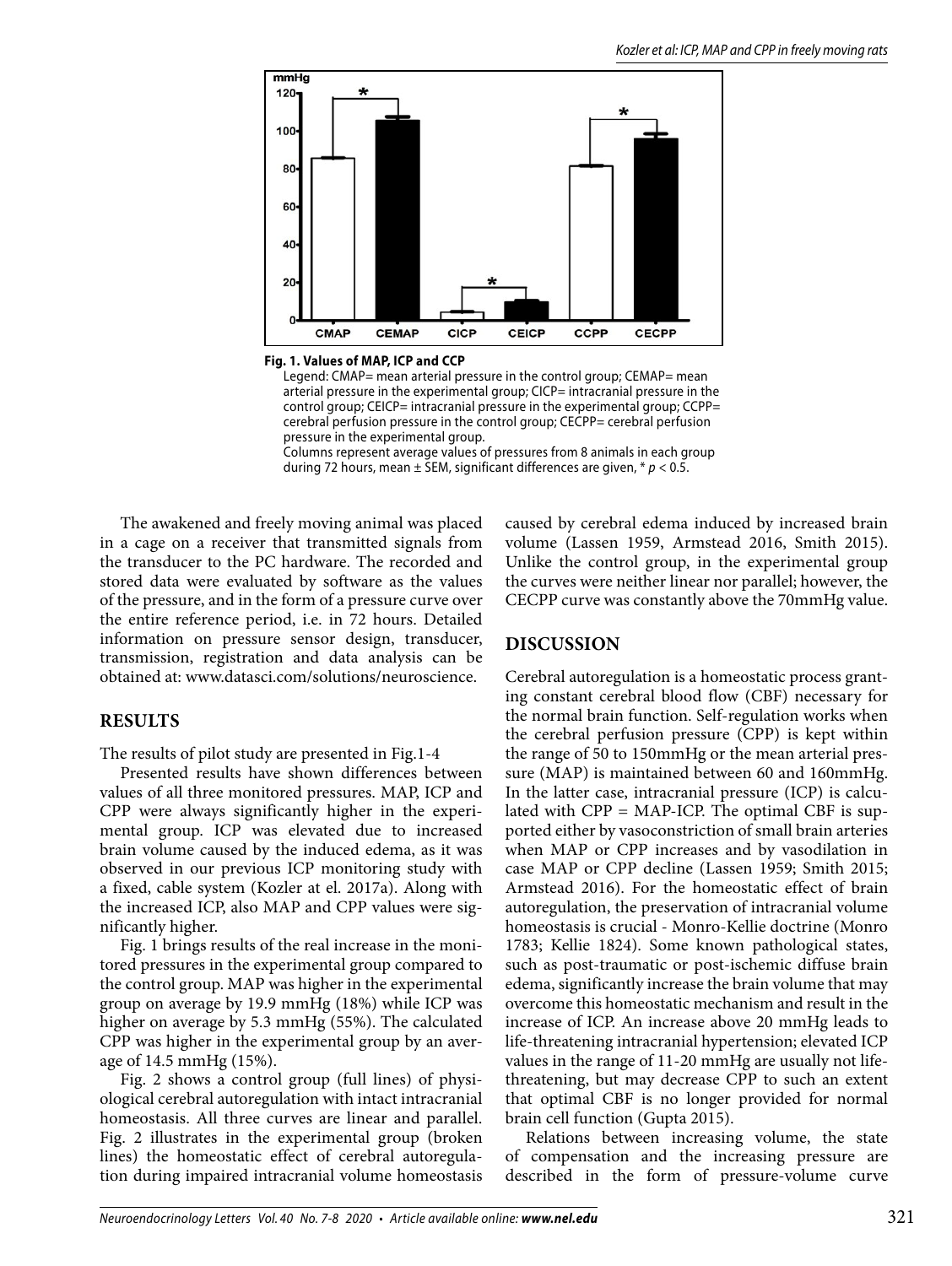

**Fig. 2. Fluctuations of MAP, ICP and CCP values during 72 hours period** Legend: CMAP= mean arterial pressure in the control group; CICP= intracranial pressure in the control group; CCPP= cerebral perfusion pressure in the control group; CEMAP= mean arterial pressure in the experimental group; CEICP= intracranial pressure in the experimental group; CECPP= cerebral perfusion pressure in the experimental group. Full lines - control animals; broken lines - experimental group; individual characters represent average values of pressures during consecutive 12 hour intervals.

(Langfitt *et al.* 1964). A condition for maintaining normal brain internal functions is ICP<20mmHg and CPP>70mmHg (Kirkman & Smith 2014; Czonsyka & Miller 2014), but for this principle, class I evidence is still missing (The Brain Trauma Foundation 2007).

The results of this pilot study revealed three findings that are consistent with the above-mentioned physiological principles.

The first observation is that cerebral perfusion pressure (CPP) values in the experimental group during each 12 hour period of monitoring were greater than 70mmHg and the mean arterial pressure (MAP) values were significantly higher in the experimental group compared to the control group.

This phenomenon is explained by the role of CPP in blood flow autoregulation. CPP is the pressure that



**Fig. 3. Examples of ICP an MAP records; control group**

Legend: ICP=intracranial pressure, MAP=mean arterial pressure, X axis=pressures in mmHg, Y axis=time of recording in seconds.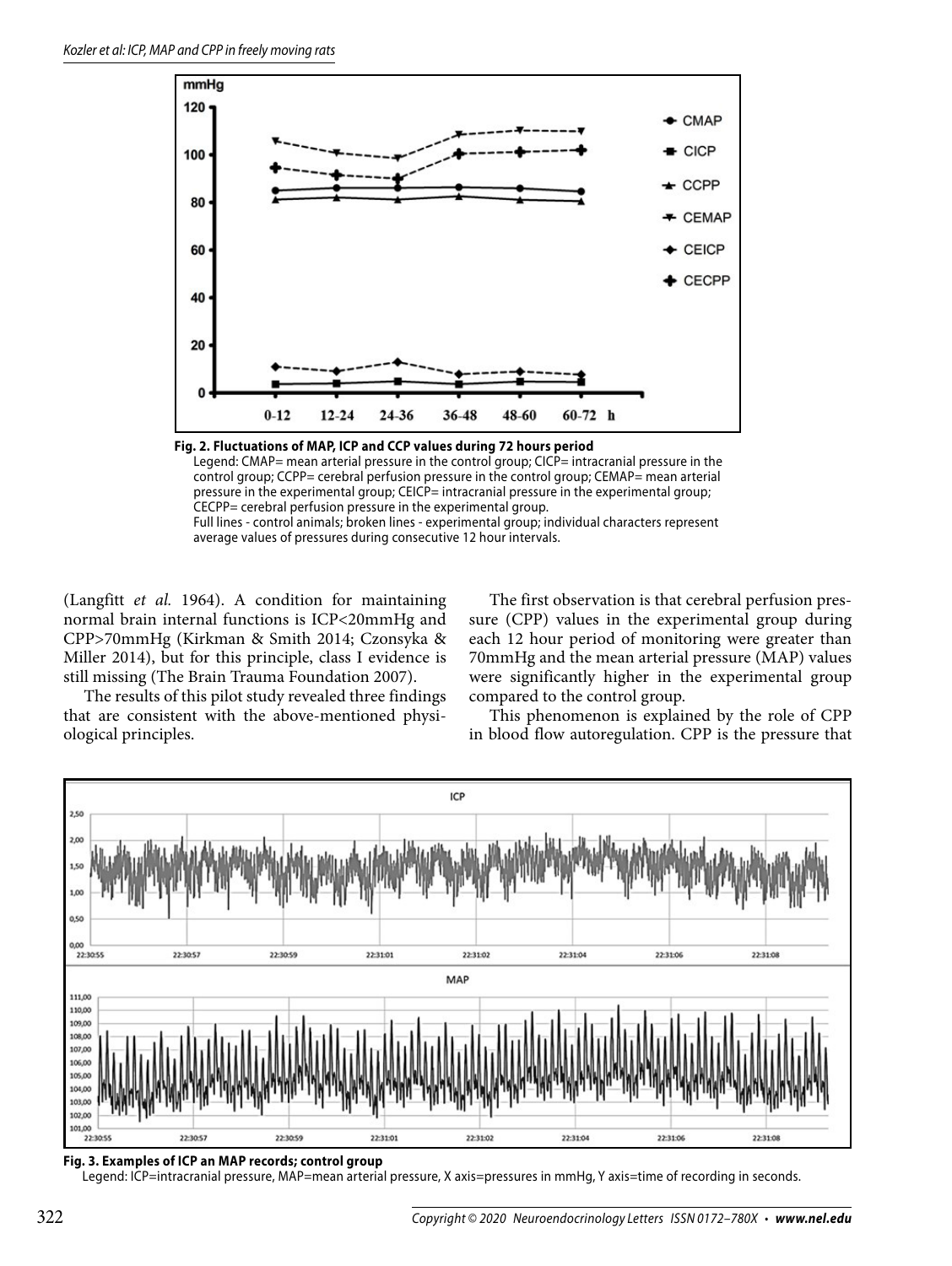



generates the blood flow (CBF) through the brain, and therefore represents the difference between the filling pressure (pressure in the brain arteries) and the outflow pressure (the pressure in the brain veins), which is the same as the ICP. Thus, the CPP not only corresponds to the difference between the filling and the outflow pressure within vascular system, but it also represents the difference between MAP and ICP. If ICP increases as a result of increased brain volume due to edema, MAP must be increased so that CPP is sufficient to provide an adequate difference between filling and outflow pressure in the cerebral vascular bed, thus providing sufficient CBF (Smith 2015).

The second observation is based on records. Fig. 4 documents in the experimental group the generally low amplitude of MAP and ICP curves, compared to the amplitude of the curves in the control group. Example of a record at Fig. 3 illustrates the high amplitude of the MAP and ICP curves in the control group. Finding presented in Fig. 4 can be explained by induced cellular brain edema (Liang *et al.* 2007; Kozler *et al.* 2018).

The third finding represents the episodic records lasting several seconds, documenting the decrease of MAP to 70-80 mmHg and an increase of ICP to 10-12 mmHg (see Fig. 4), which were observed between 24th and 36th hour of continuous recording (see Fig. 2), when the average ICP was the highest and the average MAP was the lowest. During these episodes, CPP fell below the optimum value of 70mmHg. We have not yet been able to explain this finding due to the lack of continuous monitoring of the rat behavior along with pressures monitoring.

# **CONCLUSIONS**

The results of the pilot study verified the possibilities of long-term telemetric monitoring of the mean arterial and intracranial pressures for the determination of current cerebral perfusion pressure in freely moving rats under physiological conditions and with increased intracranial pressure due to the induced cerebral edema. The course of the pressure curves of the experimental group at the low cerebral perfusion pressure periods will require a detailed analysis of the causes and consequences of these episodic pressure changes. Successful interpretation of results is seen in the next experimental model with simultaneous monitoring of pressure curves and rat behavior.

## **CONFLICT OF INTEREST**

There is no conflict od interest.

### **ACKNOWLEDGMENTS**

Supported with grant Progres Q35/LF1.

#### REFERENCES

- 1 Armstead WM: Cerebral Blood Flow Autoregulation and Dysautoregulation (2016). Anesthesiol Clin **34**: 465–477.
- 2 Crutchfield JS, Narayan RK, Robertson CS, Michael LH (1990). Evaluation of a fiberoptic intracranial pressure monitor. J Neurosurg **72**: 482–487.
- 3 Czonsyka M, Miller C (2014). Monitoring of cerebral autoregulation. Neurocrit Care **21**: S95–S102.
- 4 Guild SJ, McBryde FD, Malpas SC (2015). Recording of intracranial pressure in conscious rats via telemetry. J Appl Physiol **119**: 576– 581.